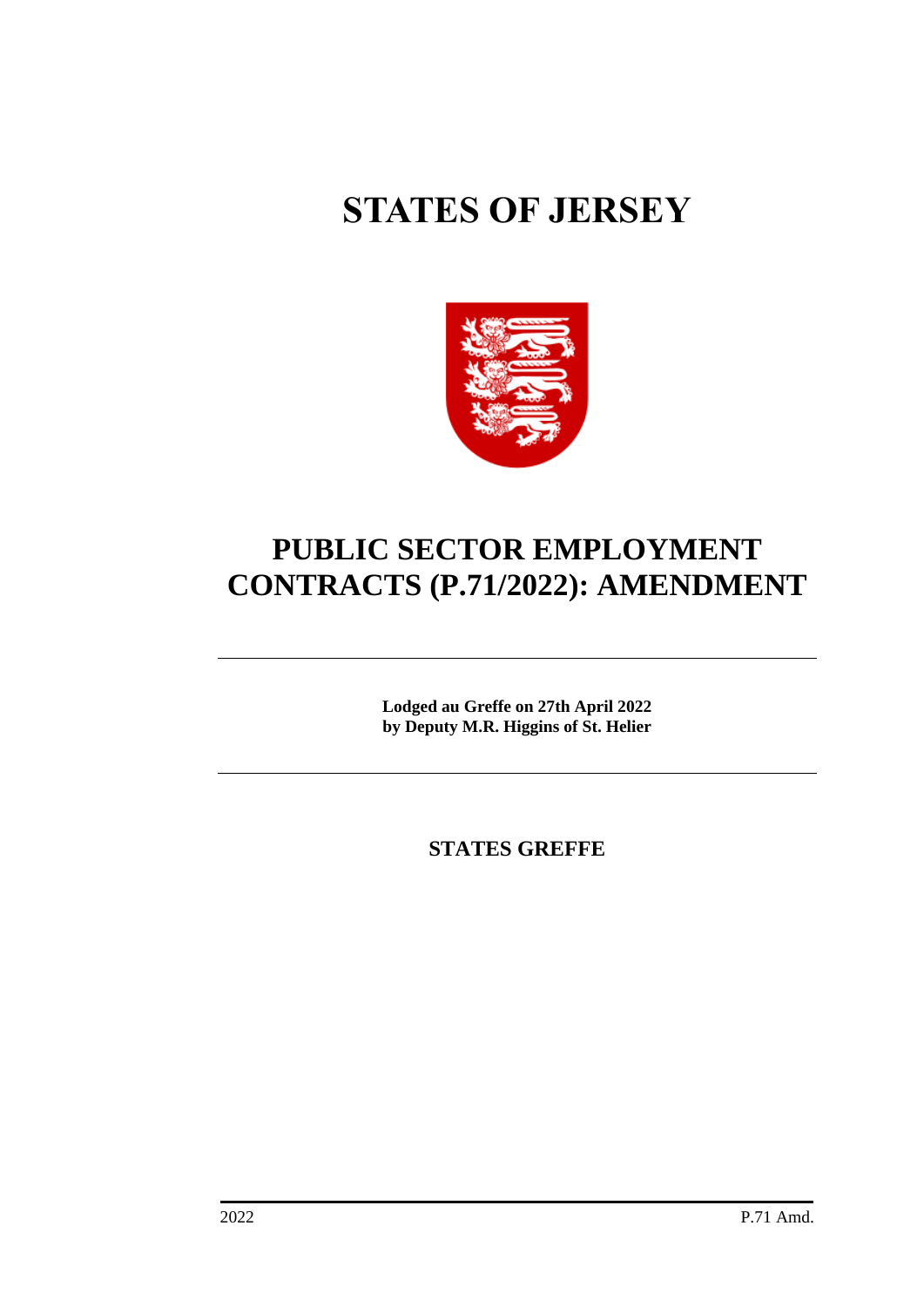# PUBLIC SECTOR EMPLOYMENT CONTRACTS (P.71/2022): AMENDMENT

 $\overline{\phantom{a}}$ 

**1 PAGE 2, PARAGRAPH (a) –**

Replace the words "1st July 2022" with "1st September 2022".

### **2 PAGE 2, PARAGRAPH (c) –**

Replace the words "30th June 2022" with "31st August 2022".

# DEPUTY M.R. HIGGINS OF ST. HELIER

**Note:** After this amendment, the proposition would read as follows –

### **THE STATES are asked to decide whether they are of opinion** −

- (a) that contracts of employment for all States' employees from 1st September 2022 should explicitly prohibit the following and confirm, for the avoidance of doubt, that such acts constitute acts of gross misconduct –
	- (i) lying, obstructing, misleading or attempting to mislead a Minister, the States Assembly, any Scrutiny Panel or "Backbench" Member of the States of Jersey about any aspect of the employee's work for the States;
	- (ii) covering up or concealing any failure (act or omission) on the employee's part alone, or together with others, or on the part of others that they have become aware of at any time, on any matter, that could financially damage or bring the States of Jersey and/or the Government of Jersey into disrepute; and

that such lying, obstructing, misleading and covering up should be punishable by termination of their employment without any compensation or compromise agreements, pension rights or bonuses depending upon the severity of the offence they have committed.

- (b) that an independent review of disciplinary policies and procedures should be commissioned to ensure that any disciplinary action follows the rules of natural justice;
- (c) that an amnesty up to  $\frac{31st}{\text{August 2022}}$  should be implemented during which period employees can own up to any past lies, obstructions, misleading statements, and cover-ups (unless of a criminal nature) and/or knowledge of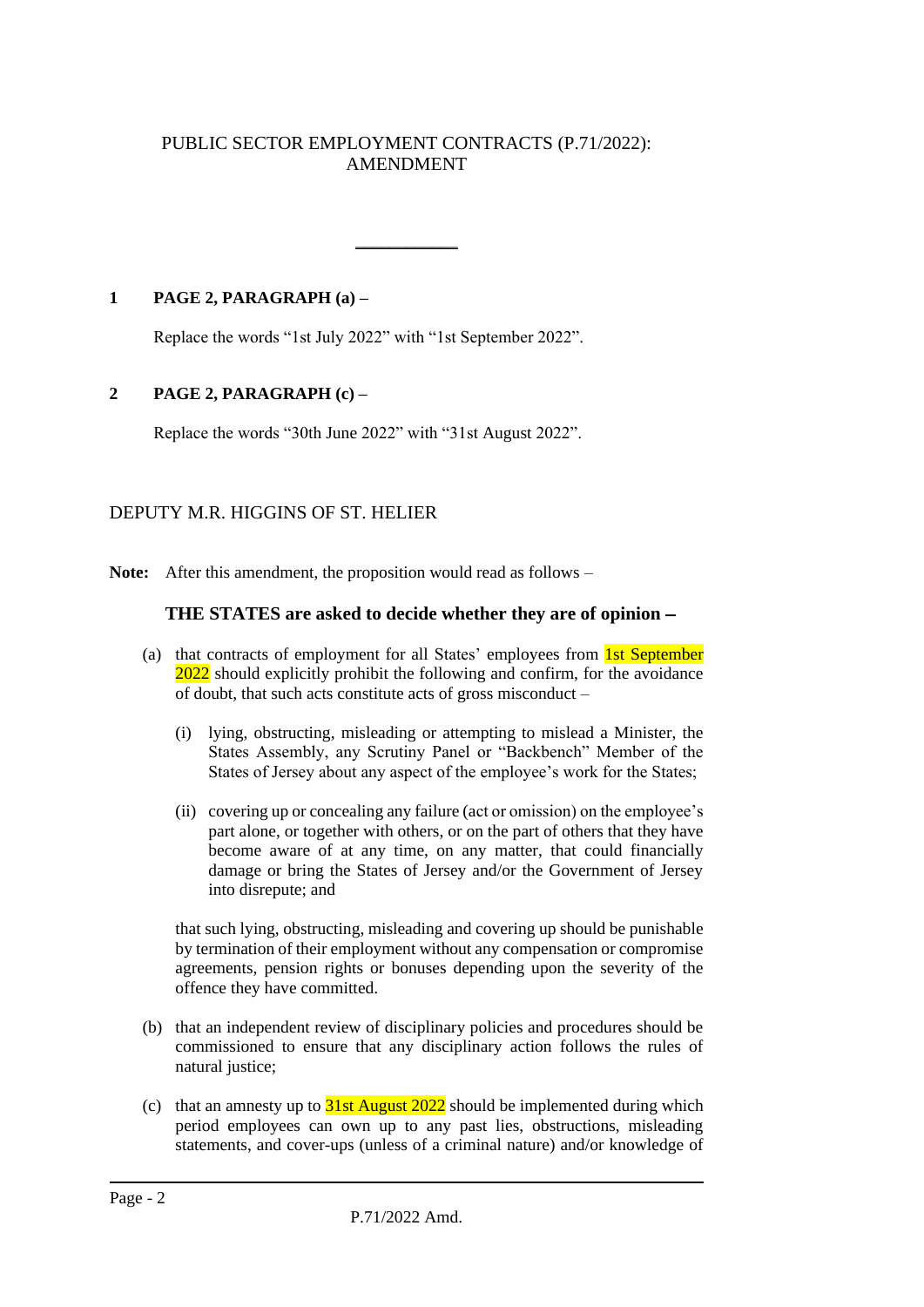acts or omissions of others, with the employees concerned to face no loss of employment, grade, position, pension rights, bonuses, compensation agreements unless they commit a future act of a similar nature or fail to fully declare any past transgressions that are being addressed by this proposition;

- (d) that a register should be maintained of any declarations under paragraph (c) that shall record the past breaches of these provisions; and
- (e) to request the States Employment Board (S.E.B.) to initiate the necessary steps, including instructions for the development of any legislation that may be required, to implement paragraphs (a) to (d) above.